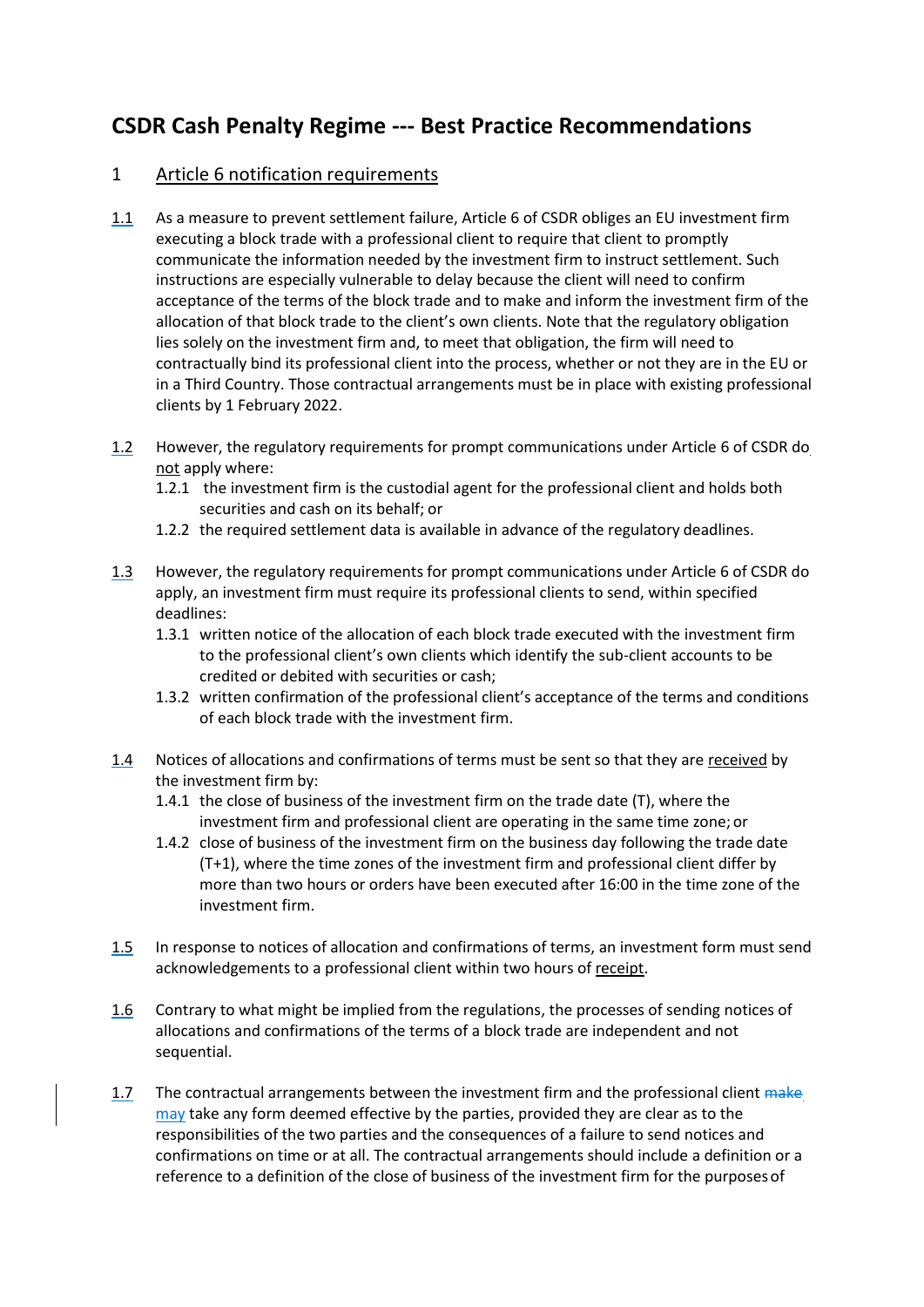receiving and acting upon notices of allocations and confirmations. Where notices or confirmations are received on or after the specified close of business, they should be deemed as having been received on the next business day of the investment firm. The contractual arrangements should also specify the information additional to that specified in Article 2(1) of the relevant RTS that is required by the investment firm to facilitate settlement.

- 1.8 Upon receipt of a notice of allocation from a professional client, an investment firm should timestamp and then validate the notice by checking that all the required data field specified in Article 2(1) of the relevant RTS and any other information required by the investment firm to facilitate settlement have been correctly populated. Errors and omissions should be promptly communicated to the professional client.
- 1.9 Investment firms should have in place arrangements to promptly send notices acknowledging receipt from a professional client of notices of allocations and confirmations, at the latest, within two hours.
- 1.10 The receipt of notices of allocations and confirmations of terms by investment firms and the dispatch of acknowledgements of receipt to professional clients should be monitored against the deadlines set by the regulations or any earlier deadlines agreed by the parties and audited. A record of the timeliness of incoming notices and confirmations and of outgoing acknowledgements, and the validity of incoming allocations, should be maintained as proof of regulatory compliance in whatever form the investment firm deems suitable. There should be a documented process in place to monitor timeliness and validity, and to respond effectively to late or invalid messages. Breaches of the deadlines by an investment firm should be investigated and resolved as quickly as possible. Breaches of deadlines by and invalid notices of allocations from a professional client should be notified to the client with a request for them to investigate and resolve any problem, and such a request should be followed up until the problem is resolved.
- 1.11 Article 2 of CSDR requires investment firms to provide their professional clients with the option of sending notices of allocations and confirmations of terms "electronically, through the international open communication procedures and standards for messaging and reference data".
- 1.12 Subject only to Article 2 (see 1.9 above), the particular technology used to transmit notices of allocation, confirmations of terms and receipt of these notices is not prescribed by regulation and is entirely the choice of the investment firm. However, the likely scale and urgency of the process of sending and receiving notices of allocations, confirmations of acceptance of terms and receipts means that best practice in fulfilling these regulatory requirements is only likely to be achieved through automation of the process.
- 1.13 The particular institutional arrangements used to transmit notices of allocation, confirmations of terms and receipt of these notices (eg inhouse processes versus outsourcing) is also not prescribed by regulation and is entirely the choice of the investment firm. Where third-party platforms are employed, these should provide the functionality needed for the regulatory process of notification, confirmation and receipt within the prescribed deadlines, and to record the performance of the process. Where such platforms generate receipts for incoming messages, these should stand as evidence of the time of receipt.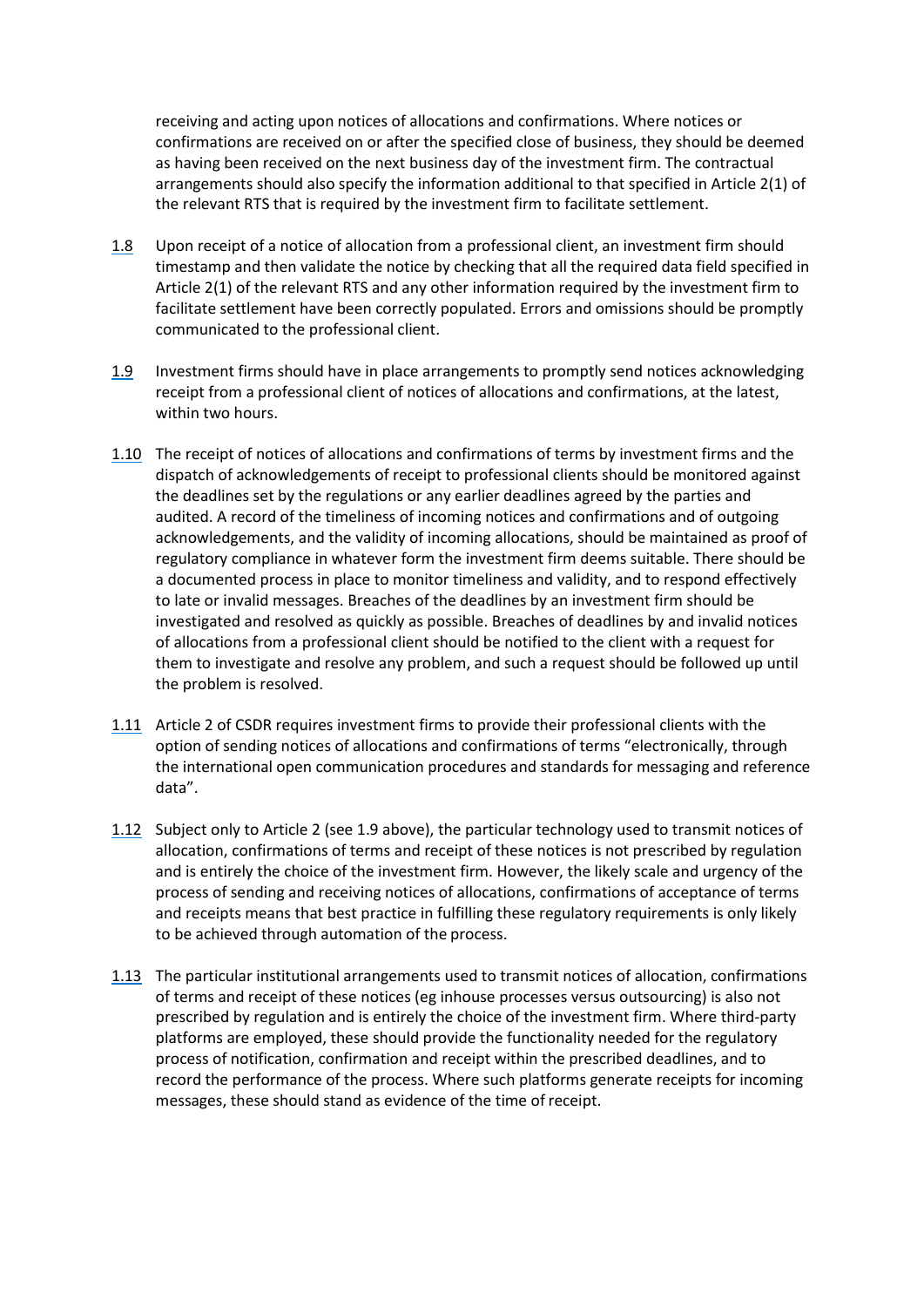## 2 Bilateral restitution of penalty charges

- 2.1 Where a party to a repo has offered partial delivery but the counterparty has refused, with the result that the first party suffers a CSDR cash penalty charge for the whole amount of the failed settlement, the question has been raised as to whether it is best practice for the first party to be able to seek restitution of that part of the charge that could have been avoided by partial delivery?
- 2.2 On the one hand, it has been argued that such restitution could be seen as inappropriate for inclusion in best practice recommendations as it effectively mandates partialling and deprives parties, including those who cannot accept partial delivery for valid reasons, of due compensation for a failure by the seller to fulfil its obligation to deliver the whole of an agreed amount of securities or cash. On the other hand, it can be argued that the seller is just claiming back a credit to the second party to cancel a debit on the first party could have been avoided and that restitution would align with wider industry best practice, which is to encourage partialling as a means of enhancing.
- 2.3 On balance, however, claims for restitution where partial delivery is refused are not recommended as best practice, as such claims are likely to be contentious and lacking the support of an industry consensus, and that, while it is important to encourage partialling, it has to be recognized that there are good reasons why parties may not accept partial delivery and that the failing party has breached its contractual obligation to deliver the whole of an agreed amount of securities or cash. However, parties are free to agree restitution where partial delivery is refused but this should be agreed in advance of trading.
- 2.4 Where the reference price used in the calculation of a CSDR penalty charge by a Calculating CSDs is demonstrably anomalous, one party should be able to claim restitution for the excess charge due to the anomalous price.
- 2.5 **Partial settlement**. (1) In the event of a failed settlement between two CSD Participants who have agreed to auto-partialling, no action is required by those parties to reduce the size of the failed settlement and the consequent cash penalties. The reduction in the size of the failed settlement due to partial settlement should be communicated to the parties by their CSD.
- 2.6 Where partialling is a bilateral agreement between two CSD Participants, it will be the responsibility of each party to cancel their failed instructions and reinstruct for the residual quantity yet to be delivered. Reinstructions should retain the original ISD in order preserve the economics of the original trade. If cancellation and reinstruction by both parties takes place on the ISD, CSDR cash penalties will thereafter only apply to the residual quantity.
- 2.7 On the other hand, if the partial delivery is only agreed after the ISD, then CSDR cash penalties will have been levied on the original quantity from the ISD up to but excluding the date of cancellation and reinstruction. Upon cancellation and matched reinstruction by both parties, the Calculating CSD will levy a retrospective Late Matching Fail Penalty (LMFP) on the residual quantity back to the original ISD (because the reinstructions will match after the ISD) and will then start to levy a daily Settlement Fail Penalty (SEFP). However, the retrospective LMFP on the residual quantity from the ISD up to the date of cancellation and matched reinstruction is a double penalty, given that a penalty will already have been calculated (and, in the case of an SEFP, already levied) over that same period for the original quantity. Whichever party suffers this retrospective LMFP (whoever was last to cancel and reinstruct) should claim back the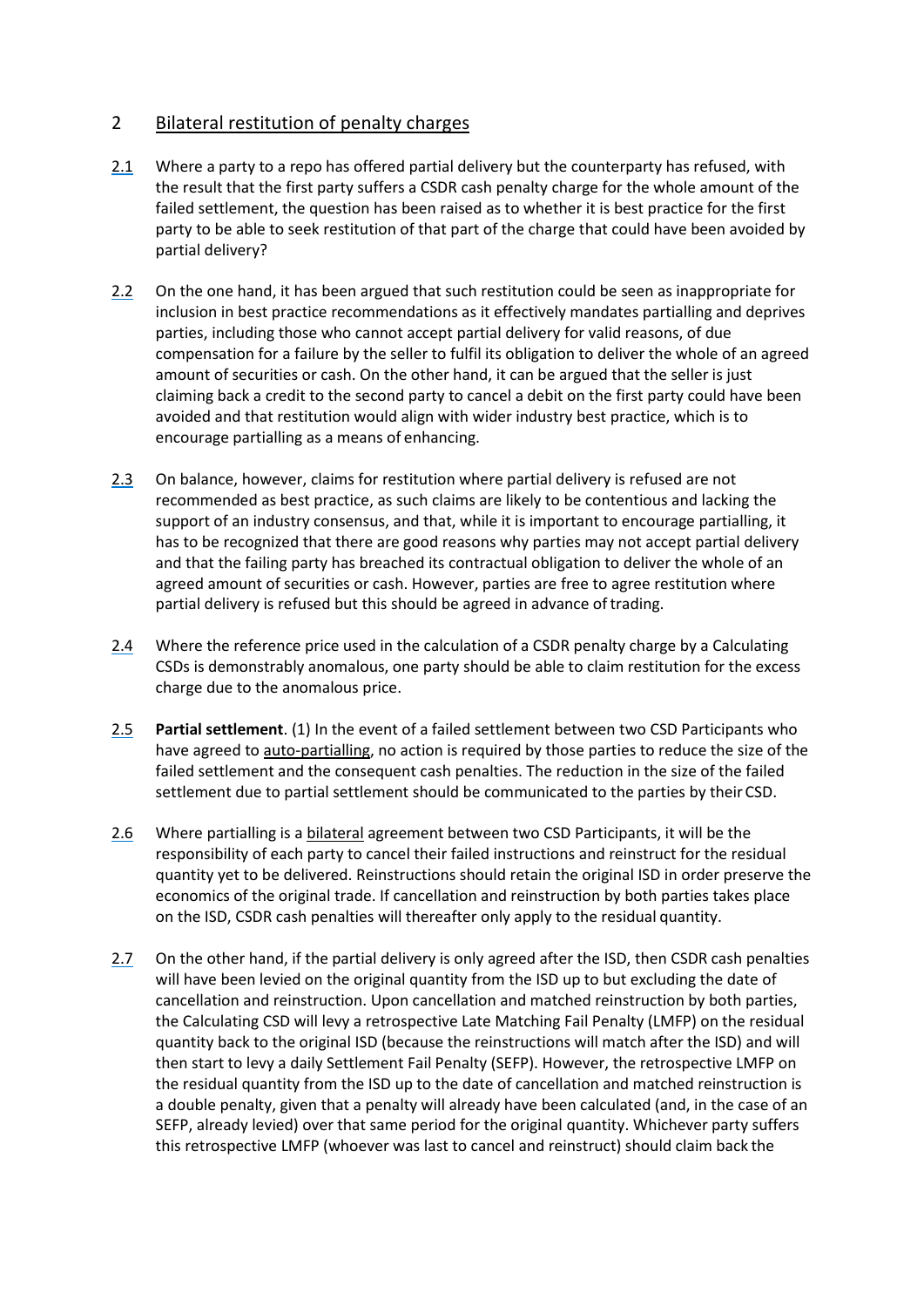LMFP for that period from the other party using the procedure covered in the Restitution FAQs.

- 2.8 For example, consider a scenario in which DVP settlement of 10 million nominal of a bond for an ISD of  $7<sup>th</sup>$  January fails and the parties agree to a partial delivery of 9 million on 12<sup>th</sup> January. Assume that, on  $12<sup>th</sup>$  January, both parties cancel their failed instructions and reinstruct for the original ISD of  $7<sup>th</sup>$  January but for the residual amount of 1 million. The Calculating CSD will have levied CSDR cash penalties on 10 million from and including  $7<sup>th</sup>$ January to but excluding 12<sup>th</sup> January. Because new instructions are sent on 12<sup>th</sup> January for an ISD of  $7<sup>th</sup>$  January, the Calculating CSD would also levy an LMFP on 1 million from and including  $7<sup>th</sup>$  January to but excluding  $12<sup>th</sup>$  January. Assuming the reinstructions match on  $12<sup>th</sup>$ January, the Calculating CSD will start to levy daily SEFPs on the delivering CSD Participant. However, the LMFP for the residual of 1 million from  $7<sup>th</sup>$  to  $12<sup>th</sup>$  January arising from the reinstructions represents a double penalty given that a penalty or penalties will also be levied for the whole 10 million over the same period. That LMFP should be reclaimed.
- 2.9 Where parties to a failed settlement agree bilaterally to partial settlement after the original ISD, it is best practice to agree the date on which the original settlement instructions are to be cancelled and reinstructions issued. Should one of the parties fail to cancel and reinstruct on the agreed date, that party would be liable for any LMFP for the delay from the ISD and would have no right to reclaim the LMFP for the period of the delay.

#### 3 Invoice and billing CSDR cash penalties

- 3.1 Custodians should make the following reports to clients:
	- 3.1.1 Daily reports of CSDR cash penalties on individual failed instructions. If the custodian is a CSD Participant, it should make such reports to clients as soon as possible after receiving a daily report from the Calculating CSD, provided it has been able to reconcile the report from the Calculating CSD with its own records. If the custodian is not a CSD Participant, it should make such reports as soon as possible after receiving a daily report from the CSD Participant or the agent(s) between it and the CSD Participant.
	- 3.1.2 Monthly reports of the aggregate CSDR cash penalties to be charged per currency and, if necessary, also per CSD. If the custodian is a CSD Participant, it should make such reports as soon as possible after receiving a daily report from the Calculating CSD, provided it has been able to reconcile the report from the Calculating CSD with its own records, which should be on the 14th Penalty Business Day of the month following the relevant failed settlement. A Penalty Business Day is any day except Christmas Day, New Year Day or a weekend, or the previous business day if the CSD and/or payment system is closed on the 14th Penalty Business Day. This deadline is to give time for clients to arrange for foreign exchange conversions. If the custodian is not a CSD Participant, it should make such reports as soon as possible after receiving a daily report from the CSD Participant or the agent(s) between it and the CSD Participant.
	- 3.1.3 Reports to clients should be in the form of MT537 PENA SWIFT messages but custodians should consider offering alternatives (e.g. web reporting) for clients who have not developed the capability to receive MT537 PENA messages via SWIFT.